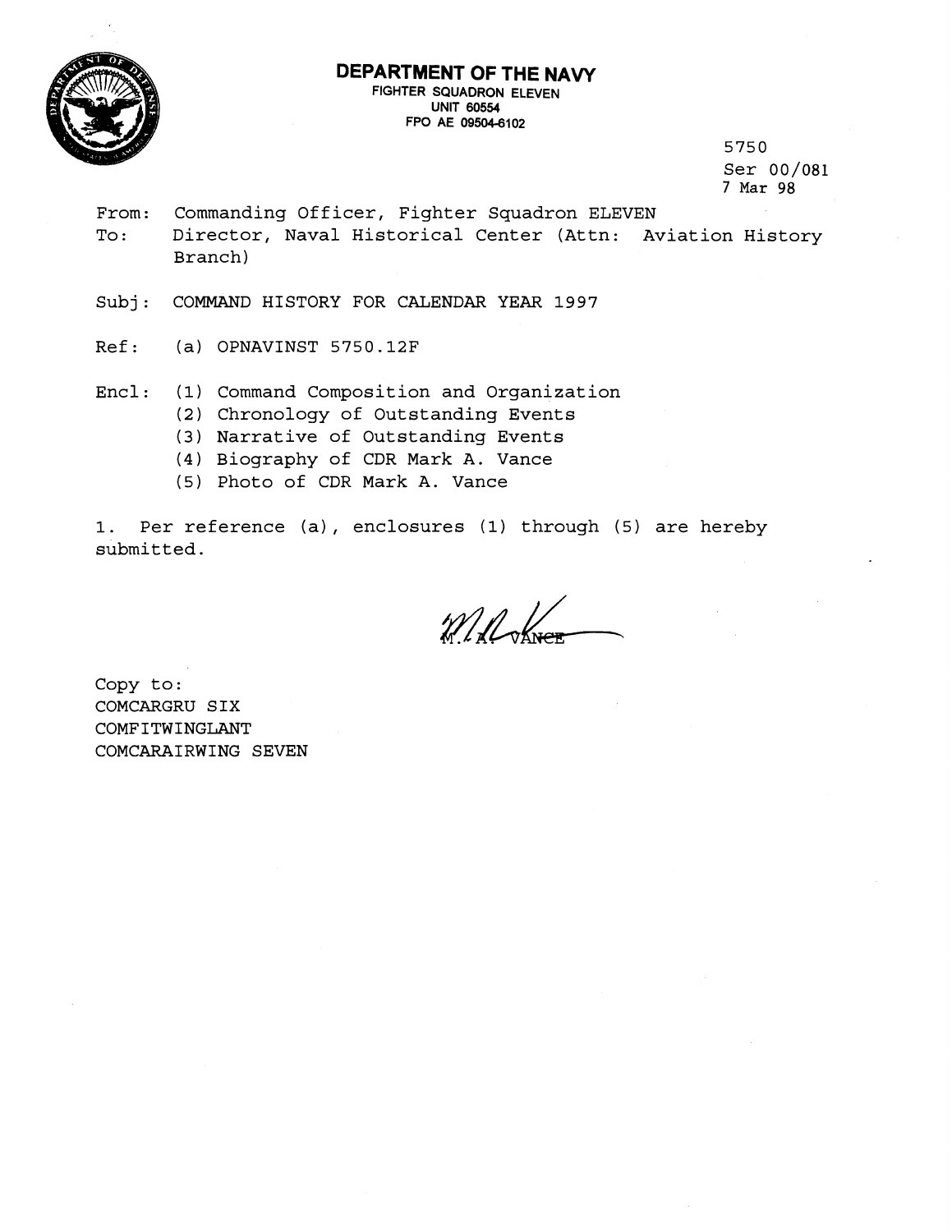### COMMAND COMPOSITION AND ORGANIZATION

COMMANDING OFFICER (01 JAN 97 to 31 JUL 97) CDR Ronald E. Weisbrook

EXECUTIVE OFFICER (01 JAN 97 to 31 JUL 97) CDR Mark A. Vance

(31 JUL 97 to Present) CDR Mark A. Vance

> (31 JUL 97 to Present) CDR Douglas L. Whitener

LOCATION OF COMMAND Naval Air Station Oceana Virginia Beach, Virginia

ADMINISTRATIVE CONTROL ASHORE Commander, Carrier Air Wing SEVEN Commander, Fighter Wing, U.S. Atlantic Fleet Commander, Naval Air Force, U.S. Atlantic Fleet

OPERATIONAL CONTROL AFLOAT Commander, Carrier Air Wing SEVEN Commander, Carrier Group SIX

AIRCRAFT F-14B Tomcat Tail Code "AG"

CARRIER ASSIGNMENTS USS JOHN C STENNIS (CVN 74) Homeported at Naval Station, Norfolk, Virginia

### MISSION

Fleet Air Superiority and Power Projection Missions, including: Combat Air Patrol, Air Intercept, Maritime Air Superiority, Strike, Strike Escort, Forward Air Control (Airborne), Close Air Support and Combat Search and Rescue.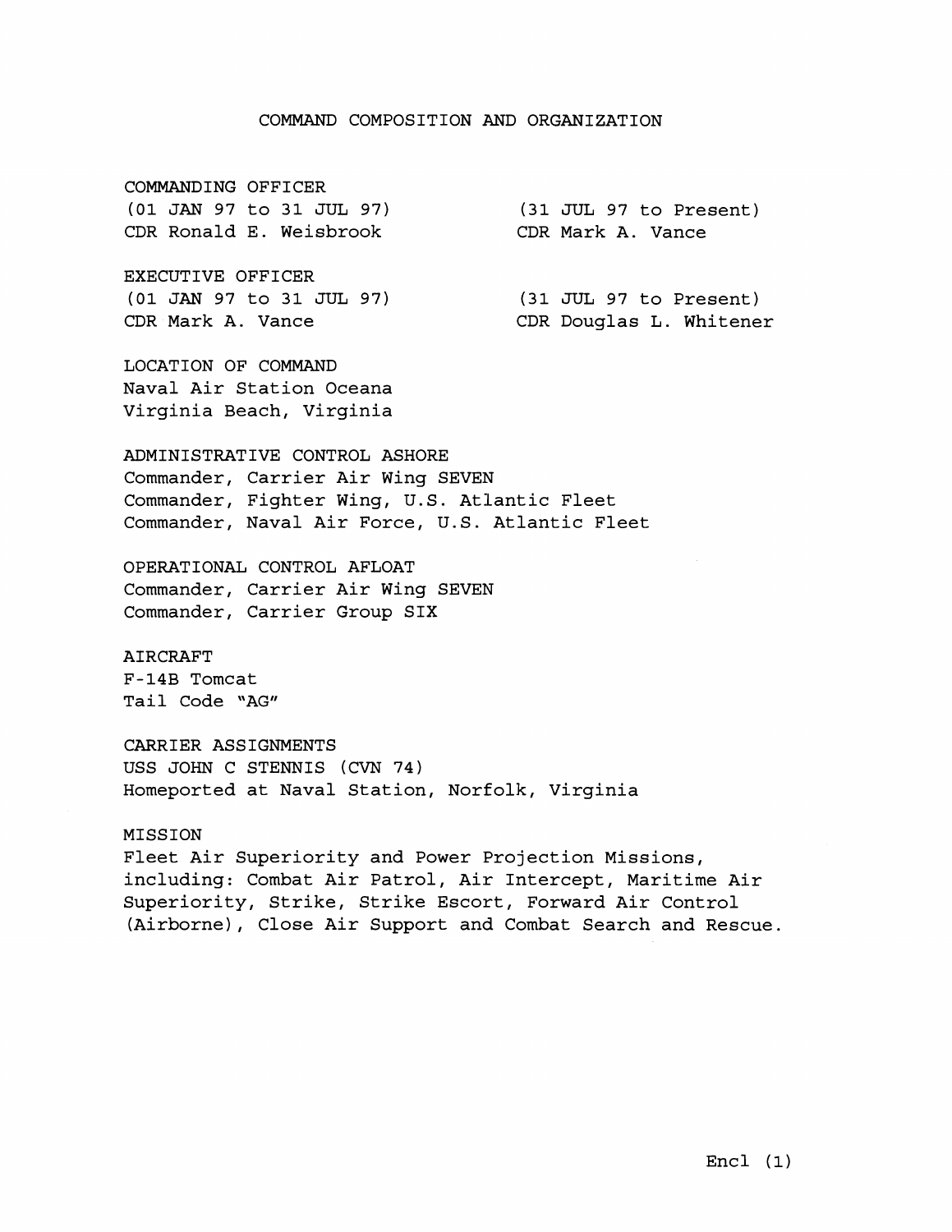# CHRONOLOGY OF OUTSTANDING EVENTS

# JANUARY

01-05 Holiday Leave Period

# FEBRUARY

| $04 - 07$   | Material Condition Inspection (Programs)                                 |  |  |  |  |
|-------------|--------------------------------------------------------------------------|--|--|--|--|
| 10          | Commence F-14B Transition Training at Fleet                              |  |  |  |  |
|             | Replacement Squadron, VF-101                                             |  |  |  |  |
| $18 - 28$   | Commence Integrated Weapons System Review (IWSR)                         |  |  |  |  |
| MARCH       |                                                                          |  |  |  |  |
| $01 - 21$   | IWSR Complete                                                            |  |  |  |  |
| $01 - 31$   | F-14B Transition Training continues                                      |  |  |  |  |
| $27 - 28$   | NATOPS Unit Evaluation                                                   |  |  |  |  |
| APRIL       |                                                                          |  |  |  |  |
| $01 - 30$   | Air-to-Ground Unit-level Training                                        |  |  |  |  |
| $01 - 30$   | F-14B Transition Training continues                                      |  |  |  |  |
| 23          | AIM-54 Missile Exercise (MISSILEX)                                       |  |  |  |  |
| $28 - 30$   | Field Carrier Landing Practice (FCLP)                                    |  |  |  |  |
| MAY         |                                                                          |  |  |  |  |
| $01 - 13$   | FCLP/Air-to-Air Unit-level Training/Air-to-Ground<br>Unit-level Training |  |  |  |  |
| $14 - 17$   | Carrier Qualifications, USS JOHN C STENNIS<br>(CVN 74)                   |  |  |  |  |
| $18 - 30$   | Air-to-Air Unit-level Training                                           |  |  |  |  |
| <b>JUNE</b> |                                                                          |  |  |  |  |
| $02 - 11$   | Maintenance Practice Assist Visit by COMNAVAIRLANT                       |  |  |  |  |
| $02 - 20$   | Strike Fighter Unit-level Training                                       |  |  |  |  |
| 19          | Strike Fighter Advanced Readiness Program (SFARP)<br>begins              |  |  |  |  |
| $25 - 26$   | AIM-54/AIM-9 MISSILEX                                                    |  |  |  |  |
| <b>JULY</b> |                                                                          |  |  |  |  |
| $01 - 11$   | SFARP (Air-to-Air)                                                       |  |  |  |  |
| $14 - 26$   | SFARP (Air-to-Ground)                                                    |  |  |  |  |
| $25 - 28$   | F-14 Combined Arms Coordination Course                                   |  |  |  |  |
| $28 - 30$   | Forward Air Control (Airborne) (FAC(A))<br>Training/FCLP                 |  |  |  |  |
| 31          | Change of Command                                                        |  |  |  |  |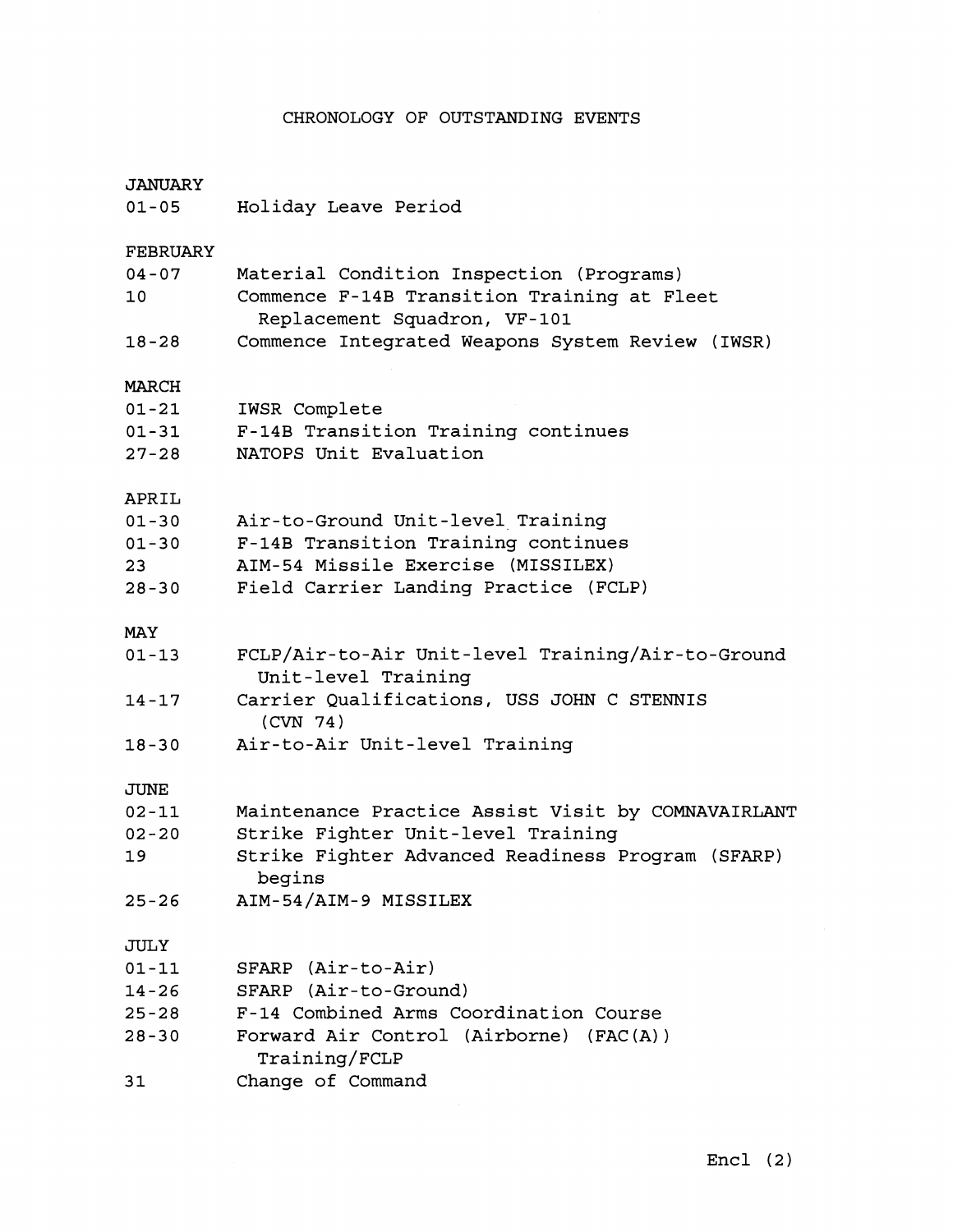# AUGUST

| $03 - 08$ |  | $FAC(A)$ Training/FCLP |  |
|-----------|--|------------------------|--|
|-----------|--|------------------------|--|

| $11 - 13$ | Carrier Qualifications, USS JOHN C STENNIS |
|-----------|--------------------------------------------|
|           | (CVN 74)                                   |
| $12 - 28$ | TSTA I/II                                  |

### SEPTEMBER

| $02 - 05$ | $FAC(A)$ Training                       |
|-----------|-----------------------------------------|
| 05-07     | Ripper Reunion                          |
| $07 - 14$ | FAC(A) Detachment, NAS Fallon, NV       |
| $15 - 30$ | CVW-7 Fallon Detachment, NAS Fallon, NV |

### OCTOBER

| $01 - 04$ | CVW-7 Fallon Detachment, NAS Fallon, NV        |
|-----------|------------------------------------------------|
| 06-16     | FCLP                                           |
| $16 - 24$ | TSTA III                                       |
| 25        | COMPTUEX Commences                             |
| $29 - 30$ | AIM-54/AIM-7/AIM-9 MISSILEX onboard USS JOHN C |
|           | STENNIS (CVN-74)                               |

## NOVEMBER

| $01 - 24$ | COMPTUEX onboard USS JOHN C STENNIS (CVN 74) |  |  |
|-----------|----------------------------------------------|--|--|
|-----------|----------------------------------------------|--|--|

- 03 First Laser-Guided Bomb dropped by VF-11 (successful drop of a GBU-16)
- 27 Thanksgiving Holiday

## DECEMBER

| $01 - 02$           | Fighter Derby Competition                  |
|---------------------|--------------------------------------------|
| $\bigcap$ $\bigcap$ | $F1$ oot $\lambda$ ir Cunoriority Training |

| U3-U5 |  | rieet Air superiority Training |  |  |
|-------|--|--------------------------------|--|--|
|       |  |                                |  |  |

- 11 Command Christmas Party
- 15-19 Material Control Inspection
- 15-19 ADMAT Inspection
- 20-31 Holiday Leave Period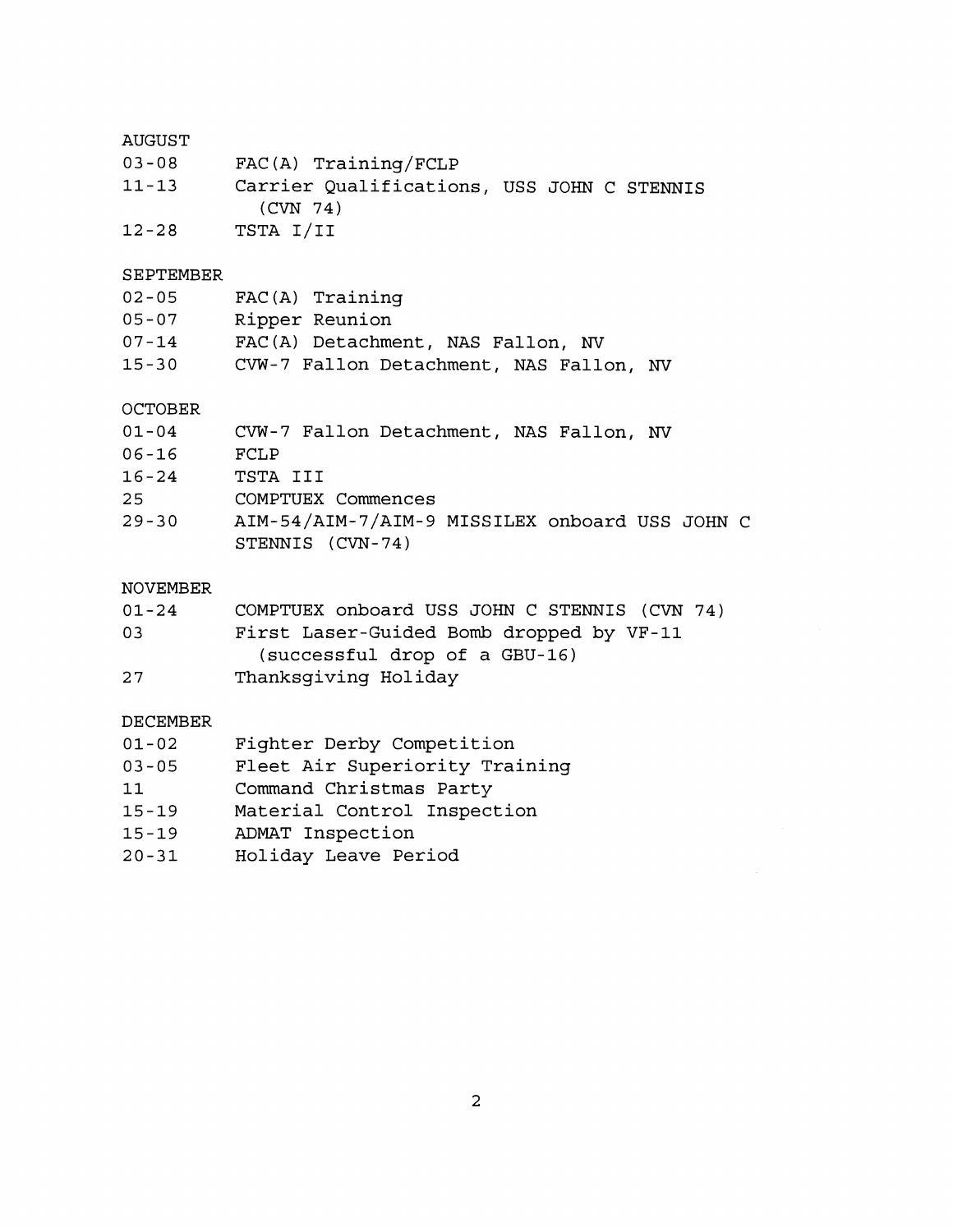#### NARRATIVE OF OUTSTANDING EVENTS

In 1997, Fighter Squadron ELEVEN completed a successful Homeport Change from NAS Miramar, CA to NAS Oceana, VA. In January, the Rippers were awarded the 1996 COMNAVAIRPAC Battle "E" and Joseph C. Clifton Awards, recognizing VF-11 as the best F-14 squadron in the Navy. The Homeport Change officially concluded on 8 January and the Red Rippers spent the remainder of the month transferring F-14D aircraft and accepting the F-14B and F-14B (Upgrade) .

In February, VF-11 continued to accept aircraft while aggressively pursuing formal ground training such as Air-to-Air Weapons Training Officer and Electronic Warfare Officer courses. On 10 February, the squadron began the F-14B transition syllabus at VF-101, the F-14 Fleet Replacement Squadron (FRS) .

During the month of March, the squadron continued the F-14B transition. Aircrew participated in Familiarization, Weapons and Strike training at VF-101. Fighter Squadron ELEVEN'S maintenance personnel provided aircraft on a daily basis to support the syllabus, reflecting strongly on the Maintenance Department's ability to quickly adapt to the F-14B.

The Fighting Red Rippers continued to charge through FRS training in April. Strike and Tactics training was emphasized while the aircrew began Field Carrier Landing Practice (FCLP) to prepare for the first F-14B carrier operations in Ripper history. The Rippers capped this busy month with a successful AIM-54 missile shoot.

May opened with continued FCLP while simultaneously conducting unit-level Air-to-Air and Air-to-Ground training. VF-11 aircrew also successfully Carrier Qualified onboard their new home, the USS JOHN C STENNIS (CVN 74).

With successful completion of the F-14B syllabus, the Rippers launched into predeployment training, beginning with the Strike Fighter Advanced Readiness Program (SFARP) in June. Concurrent with the initial two-week Ground School, the squadron sucessfully fired AIM-54 and AIM-9 missiles from six Ripper aircraft.

In July, the squadron completed the SFARP flight syllabus, which covered the entire spectrum of F-14 Air Strike Warfare missions. On 31 July, CDR Mark A. Vance relieved CDR Ronald E. Weisbrook as Commanding Officer.